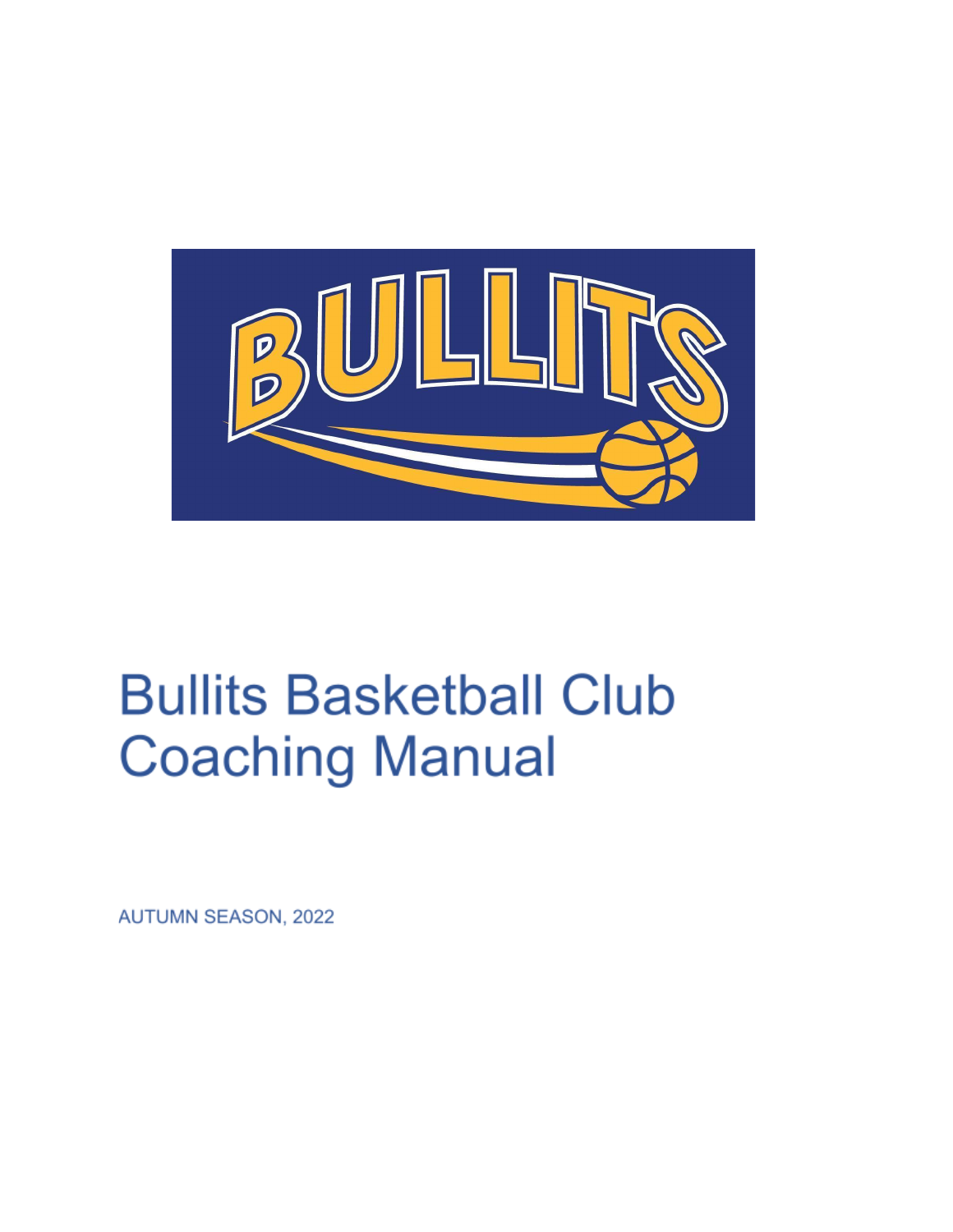Thank you for agreeing to coach a Bullits team for Autumn Season 2022.

If you are a parent coach, you should have received \$100 off your child's fees for this season. If you did not receive your discount, please email [president@bullits.org.au](mailto:president@bullits.org.au) with the team details and your bank details and you will be refunded \$100. If you are a junior coach, you will be paid \$250 in a lump sum at the end of the season. If you have not filled in a Junior Coach Application Form on our website and provided us with your bank details, you will not get paid. You will find the form under "Coaching" at [www.bullits.org.au](http://www.bullits.org.au). The club subsidies \$100 and your team will be invoiced an additional \$150 to cover your payment. There is an expectation that coaches attend all games and training sessions throughout the season. Obviously, illness or other things happen. Junior coaches will not be paid the full amount if they miss more than 25% of games and training sessions. Please make sure your Team Manager knows if you are going to miss a game or training session.

#### **Coach Requirements**

#### **All Bullits Coaches need to:**

- 1. Register on Playhq. If you have not registered, go to [www.bullits.org.au](http://www.bullits.org.au) and click on Junior Registrations- if you are coaching a team that is U18 or below, and Senior Registrations if you are coaching an U20, U21 or U23 team.
- 2. Create an Everproof Account- [www.everproof.com.](http://www.everproof.com) This is where all of your qualifications and Club/Association requirements are stored. You will enter your Coaching Course, Working with Children, and other qualifications in this account.
- 3. All coaches 18 years and over need a current Working with Children Check (WWC). These are free. Here is the link if you need to get one: <https://www.workingwithchildren.vic.gov.au/>
- 4. Complete a Community Coaching Course (formerly Level O). This is the minimum requirement of the SBA for all coaches. The cost of the course is \$20. The club will reimburse the \$20 once the course is completed. Send a copy of your receipt to [president@bullits.org.au](mailto:president@bullits.org.au) with your bank details for reimbursement.

Coaches are encouraged to complete a Level 1 Coaching Course. The club will also pay for these.

5. Complete two online Play by the Rules Courses:

https://www.playbytherules.net.au/

- Child Protection Course
- Harrassment and Discrimination Course
- 6. Complete a Member Statutory Declaration Form and have it witnessed by a Justice of the Peace. You can find a copy of the form here:

https://www.southernbasketball.com.au/wp-content/uploads/2018/09/MEMBER-PROTECTION-DECLA RATION-disclosure.pdf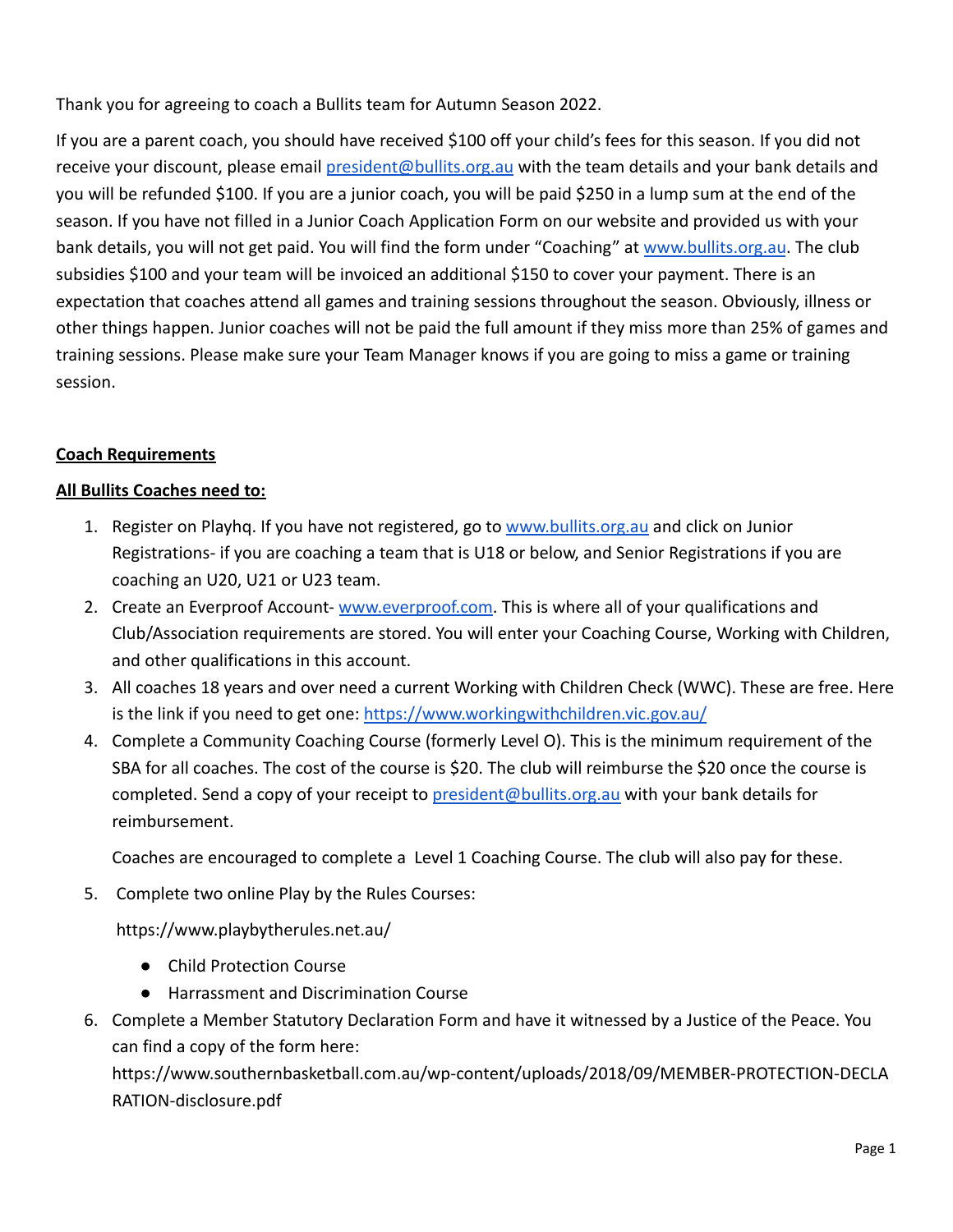## **Coach Code of Conduct and Club Policy**

All Bullits coaches must agree to the Bullits Code of Conduct Policy. Go to [www.bullits.org.au.](http://www.bullits.org.au) Bullits is mainly a friendship based club but sometimes the need arises to softly grade teams so that players are in teams where they are playing with their cohort and in the correct grade. Coaches cannot refuse players of similar ability to their teams and must agree to have at least 8 players if required.

There is an expectation that our club is **inclusive and players receive equal court time**. Finals are different, but coaches still need to be reasonable in how they share court time come finals time.

The club expects that coaches will be great role models. Coaches need to be good sports. Referees are human and often young kids. They make mistakes but the referee's decision is final! Please discipline players who appeal or engage with referees. Coaches must shake hands with the referees and opposition coach at the end of each game. Players must also shake the hands of all players on the opposing team at the end of each game.

Kids play basketball for fun. Give plenty of praise. Encourage players to pass the ball ahead of them to players who are free rather than just dribble the length of the court and shoot. This is developing good basketball habits and is good for all in the team. All players need to be included in the game.

#### **Bullying**

The Club has a NO BULLYING Policy. Please discipline players who bully players on opposing teams as well as on their own team. Adult coaches need to deal with any bullying. Team Managers/parents are expected to help with issues if the team coach is under 18 years. If problems persist, email: president@bullits.org.au

#### **Training**

Training sessions are 45 minutes. There will be a Bullits Trainer present at all training sessions to assist coaches. They can give ideas for drills, run sessions, or work with individual players on certain skills. Please use the trainers to assist with your sessions. Players who are feeling unwell will be asked to stay away from training.

#### **Things to remember:**

- Be respectful towards referees, players, parents and other coaches this is extremely important.
- Communicate clearly and have all players' attention before you start speaking. Never swear or talk negatively to your players. Explain, demonstrate, explain again - be clear but keep instructions simple. Never use your mobile phone during training or games.
- Bullits believes in letting friends play and have fun together, but we also will try to accommodate players who would like to be graded and play in a team with players of similar ability.
- Avoid running too many set plays (especially for U12s and under). It's better to teach basic principles.
- After a rebound pass it off to an outlet pass. Don't put their head down and dribble.
- Everyone sprints up the court after a rebound/steal/turnover. Don't let players jog or walk.
- $\bullet$  Move the ball quickly don't let it stay with one player for too long! Either pass and cut to the basket, drive to the basket, or set a screen. Always try to keep the ball moving.
- All teams U14 and below, must play man to man defense. NO ZONE DEFENCE. This is to make sure players are being taught proper defense and how to help and recover.